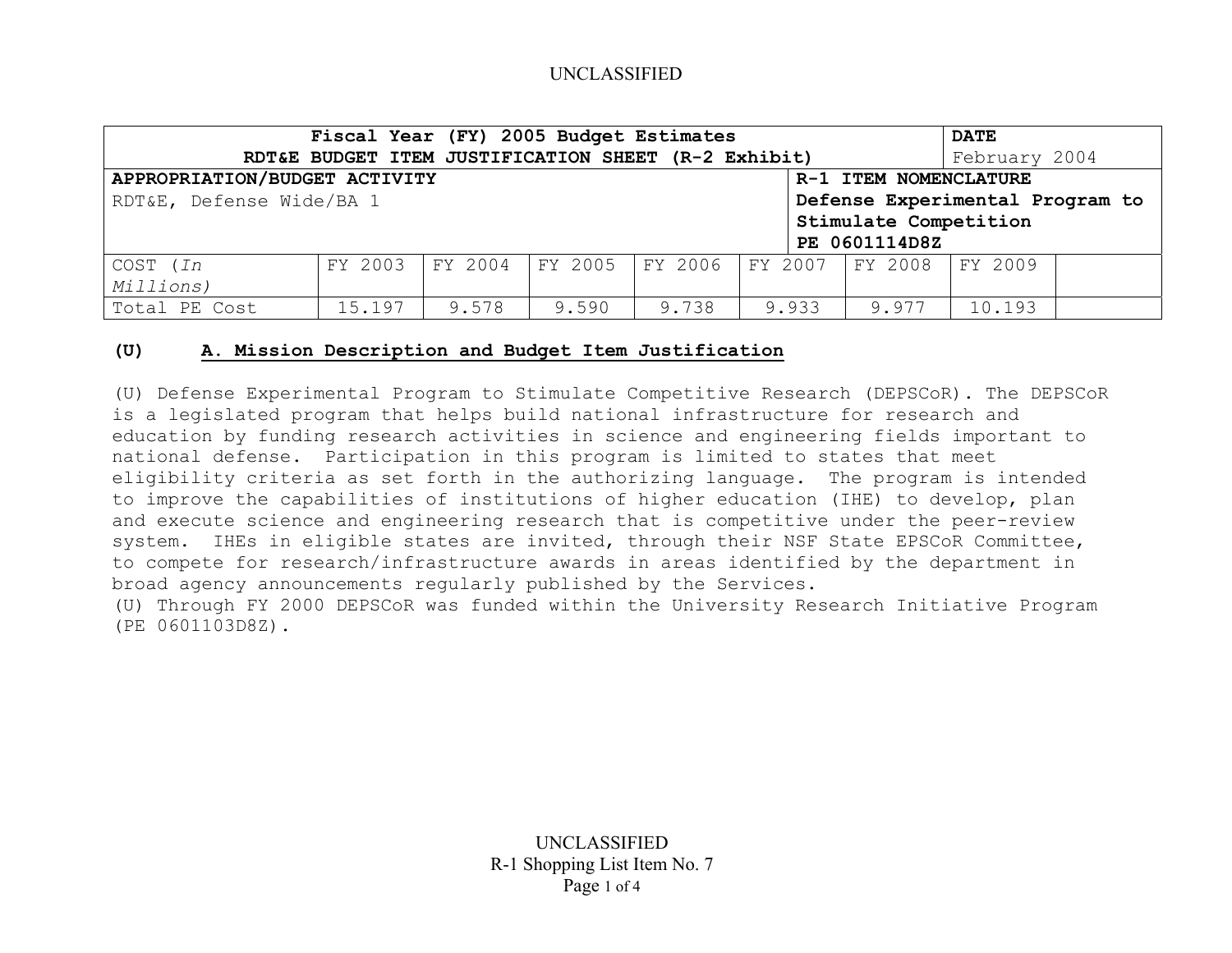# UNCLASSIFIED

| FY 2003  | FY 2004                                   | <b>FY 2005</b> |
|----------|-------------------------------------------|----------------|
| 16.455   | 0.000                                     | 0.000          |
|          | 9.578                                     | 9.590          |
| $-1.258$ | 9.578                                     | 9.590          |
| 1.258    |                                           |                |
|          |                                           |                |
|          | $-9.730$                                  | 9.590          |
|          |                                           |                |
|          |                                           |                |
|          |                                           |                |
|          | Current FY 2005 President's Budget 15.197 |                |

**C. Other Program Funding Summary:**

**D. Acquisition Strategy: NA**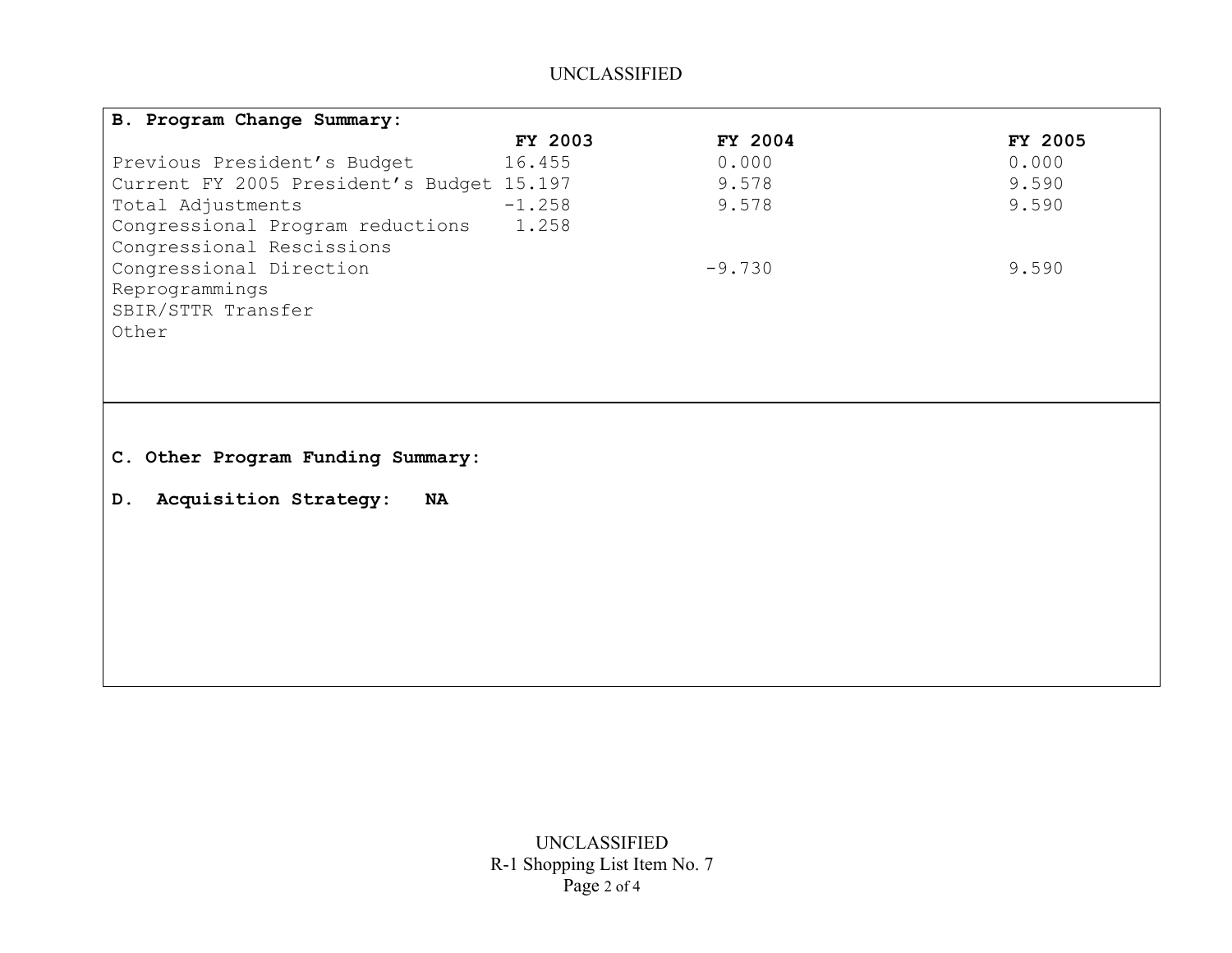# UNCLASSIFIED

| Fiscal Year (FY) 2005 Budget Estimates<br>Exhibit R-2a, RDT&E Project Justification |             |              |            |             |                                                                                                                              |            |             | Date: February<br>2004 |  |
|-------------------------------------------------------------------------------------|-------------|--------------|------------|-------------|------------------------------------------------------------------------------------------------------------------------------|------------|-------------|------------------------|--|
| Appropriation/Budget<br>Activity<br>RDT&E, D<br>BA1                                 |             |              |            |             | Project Name and Number<br>* Defense Experimental Program to<br>Stimulate Competitive Research<br>(DEPSCOR)<br>PE 0601114D8Z |            |             |                        |  |
| $Cost$ (\$ in millions)                                                             | FY.<br>2003 | FY .<br>2004 | FY<br>2005 | FY.<br>2006 | FY.<br>2007                                                                                                                  | FY<br>2008 | FY.<br>2009 |                        |  |
| DEPSCOR/ P 114<br>.<br>__________                                                   | 15.197      | 9.578<br>.   | 9.590      | 9.738       | 9.933                                                                                                                        | 9.977      | 10.193      |                        |  |

#### **A. Mission Description and Budget Item Justification:**

(U) Defense Experimental Program to Stimulate Competitive Research (DEPSCoR). The DEPSCoR is a legislated program that helps build national infrastructure for research and education by funding research activities in science and engineering fields important to national defense.

(U) Through FY 2000 DEPSCoR was funded within the University Research Initiative Program (PE 0601103D8Z).

#### **B. Accomplishments/Planned Program:**

|                  | $\sim$ $\sim$ $\sim$<br>T T T<br>こしいこ<br>. .                           | $\sim$ $\sim$ $\sim$<br>T/T<br>200 <sup>-</sup><br>- - | $\bigcap_{n=1}^{\infty}$<br>$T \rightarrow 2$<br>とししつ<br>-- |  |
|------------------|------------------------------------------------------------------------|--------------------------------------------------------|-------------------------------------------------------------|--|
| Res Re<br>earcn, | $\overline{\phantom{0}}$<br>$\sim$ $\sim$ $\sim$<br>∽<br>- ← ← ← ← ← ← | $-70$<br>∽<br>7.JIG                                    | .590                                                        |  |